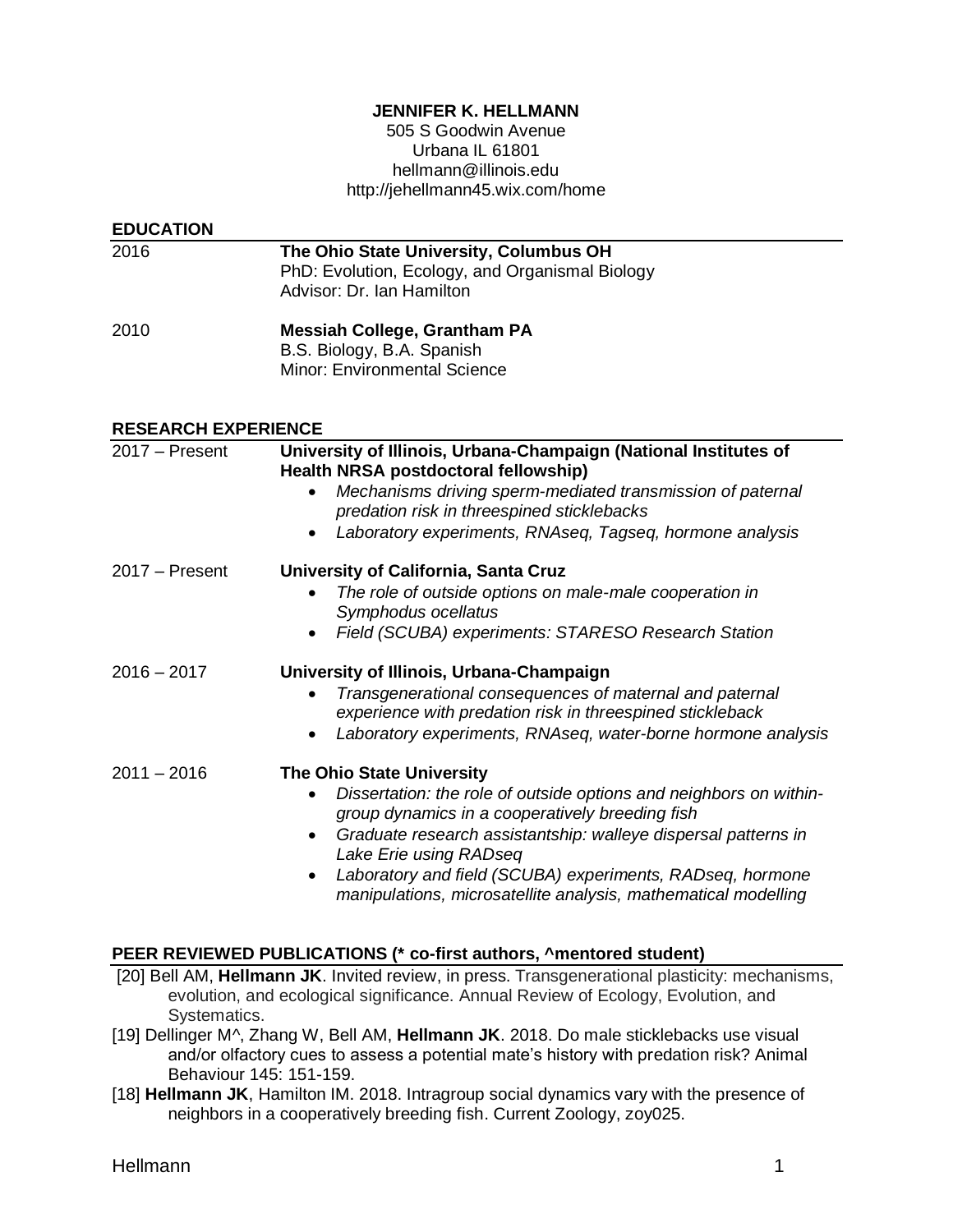- [17] **Hellmann, JK**, Hamilton IM. 2018. Dominant and subordinate outside options alter help and eviction in a pay-to-stay negotiation model. Behavioral Ecology 29: 553-562.
- [16] Sabol AC^\*, **Hellmann JK\***, Gray SM, Hamilton IM. 2017. The role of ultraviolet coloration in intrasexual interaction in a colonial fish. Animal Behaviour 131: 99-106.
- [15] Reddon AR, O'Connor CM, Nesjen E, Cameron J, **Hellmann JK**, Ligocki IY, Marsh-Rollo SE, Hamilton IM, Wylie DR, Balshine S, Hurd PL. 2017. Isotocin neuronal phenotypes differ among social systems in cichlid fishes. Royal Society Open Science 4: 170350.
- [14] **Hellmann JK**, Sovic MG, Gibbs HL, Reddon AR, O'Connor CM, Ligocki IY, Marsh-Rollo SE, Balshine S, Hamilton IM. 2016. Within-group relatedness is correlated with colonylevel social structure and reproductive sharing in a social fish. Molecular Ecology 25: 4001-4013.
- [13] Reddon AR, O'Connor CM, Ligocki IY, **Hellmann JK**, Marsh-Rollo SE, Hamilton IM, Balshine S. 2016. No evidence for larger brains in cooperatively breeding fishes. Canadian Journal of Zoology 94: 373-378.
- [12] **Hellmann JK,** Ligocki IY, O'Connor CM, Reddon AR Farmer TM, Marsh-Rollo SE, Balshine S, Hamilton IM. 2016. The influence of status and the social environment on energy stores in a social fish. Journal of Fish Biology 88, 1321-1334.
- [11] Ligocki IY, Reddon AR, **Hellmann JK**, O'Connor CM, Marsh-Rollo SE, Balshine S, Hamilton IM. 2015. Social status influences responses to unfamiliar conspecifics in a cooperatively breeding fish. Behaviour 152, 1821-1839.
- [10] Ligocki IY, Earley RL, **Hellmann JK, Hamilton IM. 2015. Variation in glucocorticoid levels in** relation to direct and third-party interactions in a social cichlid fish. Physiology and Behavior 151, 386-394.
- [9] O'Connor CM, Reddon AR, Ligocki IY, **Hellmann JK**, Garvy KA^ , Marsh-Rollo SE, Hamilton IM, Balshine S. 2015. Motivation but not body size influences territorial contest dynamics in a wild cichlid fish. Animal Behaviour 107, 19-29.
- [8] **Hellmann JK,** Ligocki IY, O'Connor CM, Reddon AR, Garvy KA^ , Marsh-Rollo SE, Gibbs HL, Balshine S, Hamilton IM. 2015. Reproductive sharing in relation to group and colonylevel attributes in a cooperatively breeding fish. Proceedings of the Royal Society: B 282, 20150954.
- [7] **Hellmann JK\*,** Reddon AR\*, Ligocki IY, O'Connor CM, Garvy KA^ , Marsh-Rollo SE, Balshine S, Hamilton IM. 2015. Changes in submissive behaviour in response to social perturbation: Impacts of isotocin and the social landscape. Animal Behaviour 105, 55-62.
- [6] Hellmann JK, O'Connor CM, Ligocki IY, Farmer TM, Arnold TJ<sup>A</sup>, Reddon AR, Garvy KA<sup>A</sup>, Marsh-Rollo SE, Balshine S, Hamilton IM. 2015. Evidence for alternative male morphs in a Tanganyikan cichlid fish. Journal of Zoology 296, 116-123.
- [5] **Hellmann JK**, Erikson J, Queenborough S. 2015. Evaluating macroinvertebrate community structure in the confluence of freestone and limestone streams. Journal of Limnology 74: 64-74.
- [4] Garvy K<sup>\*</sup>, Hellmann JK, Ligocki IY, Reddon AR, Marsh-Rollo SE, Hamilton IM, Balshine S, O'Connor CM. 2015. Sex and social status affect territorial defense in a cooperatively breeding cichlid fish, *Neolamprologus savoryi*. Hydrobiologia 748: 75-85.
- [3] Wilkenfeld DA\*, **Hellmann JK\***. 2014. Understanding beyond grasping propositions: a study of chess and fish. Studies in History and Philosophy of Science 48: 46-51.
- [2] O'Connor CM, Reddon AR, Marsh-Rollo SE, **Hellmann JK**, Ligocki IY, Hamilton IM, Balshine S. 2014. A comparative study of immune response and social system in Lamprologine cichlid fishes. Naturwissenschaften 101: 839-849.
- [1] **Hellmann JK**, Hamilton IM. 2014. The presence and familiarity of neighbors influences defense against predators in a cooperatively breeding cichlid. Behavioral Ecology 25: 386-391.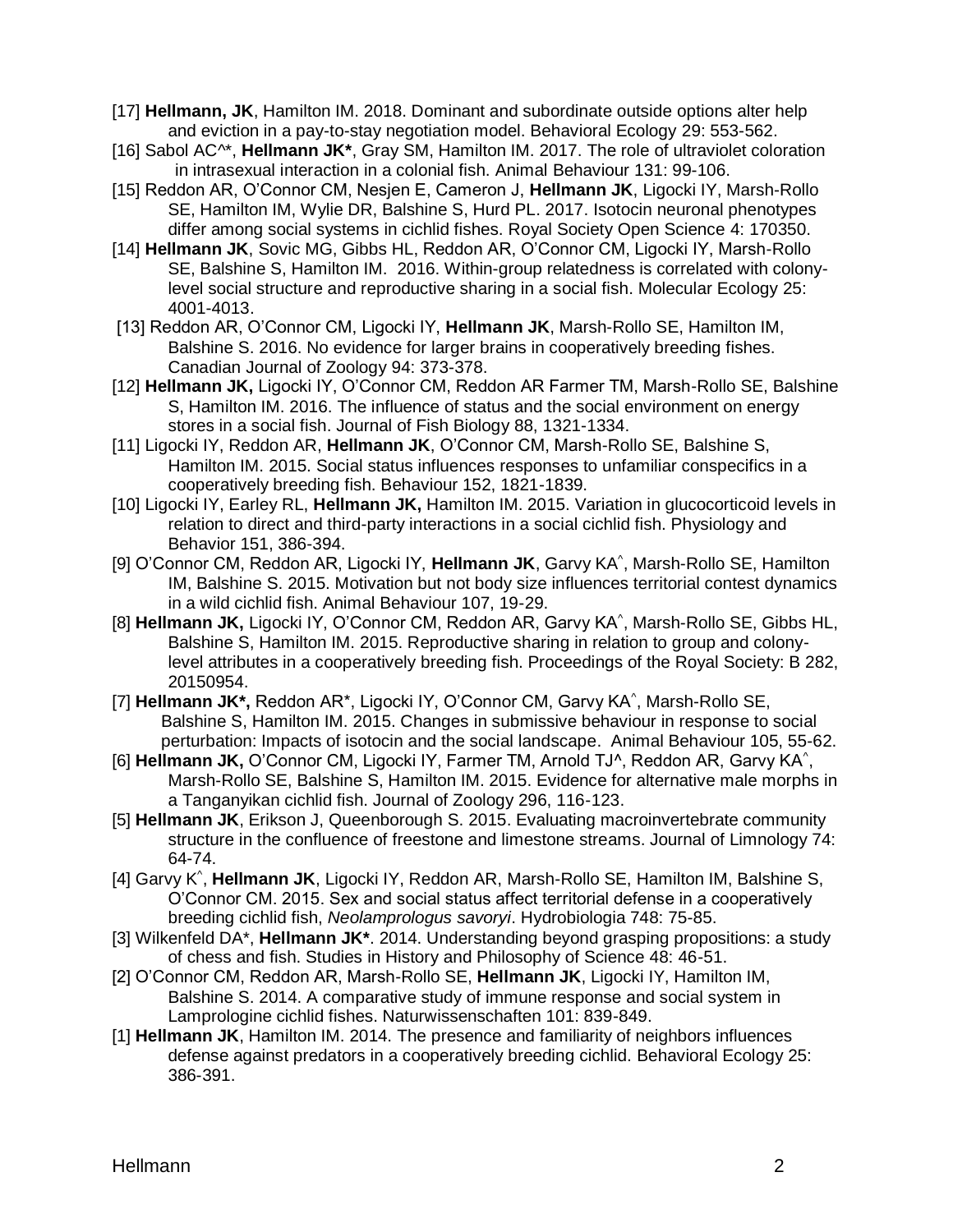### **TEACHING EXPERIENCE**

| $2017 - 18$ | University of Illinois, Urbana-Champaign<br>Co-Instructor of Record, Physiology (Spring 2017)                                                               |
|-------------|-------------------------------------------------------------------------------------------------------------------------------------------------------------|
| $2012 - 15$ | The Ohio State University (Graduate Teaching Assistant)<br>Evolution (2 semesters)<br>Human Physiology (3 semesters)<br>Biology for Non-majors (1 semester) |
| 2010        | <b>Messiah College (Undergraduate Teaching Assistant)</b>                                                                                                   |

Ecology (Spring 2010)

#### **GRANTS AND AWARDS (Total: \$386,587)**

| 2018 | International Society for Behavioral Ecology Travel Grant      | \$500     |
|------|----------------------------------------------------------------|-----------|
| 2018 | Gordon Research Conference Travel Grant                        | \$250     |
| 2017 | National Institutes of Health F32 NRSA Postdoctoral Fellowship | \$176,906 |
| 2017 | NSF Postdoctoral Fellowship in Biology (declined)              | \$138,000 |
| 2017 | American Genetic Association EECG Research Award               | \$9740    |
| 2016 | <b>National Science Foundation Travel Grant</b>                | \$1000    |
| 2016 | International Society for Behavioral Ecology Travel Grant      | \$1600    |
| 2016 | Finalist, UC Presidential Postdoctoral Fellowship              |           |
| 2015 | The Ohio State University Career Development Grant             | \$350     |
| 2015 | Presidential Fellowship, The Ohio State University             | \$26,266  |
| 2014 | The Ohio State University AGGRS                                | \$2000    |
| 2014 | International Society for Behavioral Ecology Travel Grant      | \$750     |
| 2013 | <b>Animal Behaviour Society Student Research Grants</b>        | \$1000    |
| 2012 | SciFund Crowdfunding                                           | \$1440    |
| 2012 | American Academy of Underwater Sciences                        | \$1500    |
| 2012 | The Ohio State University Fish Systematics Endowment           | \$1000    |
| 2011 | University Fellowship, The Ohio State University               | \$15,785  |
| 2009 | Steinbrecher Summer Research Scholarship                       | \$4000    |
| 2008 | NSF Research Experience for Undergraduates, Ursinus College    | \$4500    |

#### **INVITED LECTURES**

| 2019 | University of Massachusetts, Dartmouth, Department of Biology |  |  |  |
|------|---------------------------------------------------------------|--|--|--|
|------|---------------------------------------------------------------|--|--|--|

- 2018 Clemson University, Department of Biological Sciences
- 2018 University of Illinois, Behavioral Ecology (IB431)
- 2018 Mathematical Biosciences Institute, The Ohio State University
- 2018 University of Illinois, Science Communication Skills workshop
- 2018 University of Illinois, Animal Behavior (IB429)
- 2018 University of Texas Austin, Brain, Behavior, & Evolution Symposium
- 2017 University of Illinois, Animal Behavior (IB429)
- 2016 Western Kentucky University, Department of Biology
- 2016 Ohio Wesleyan University, Science Lecture Series
- 2015 Florida State University, Department of Biological Science
- 2013 Ohio State University, Undergraduate Seminar in Mathematical Biology Research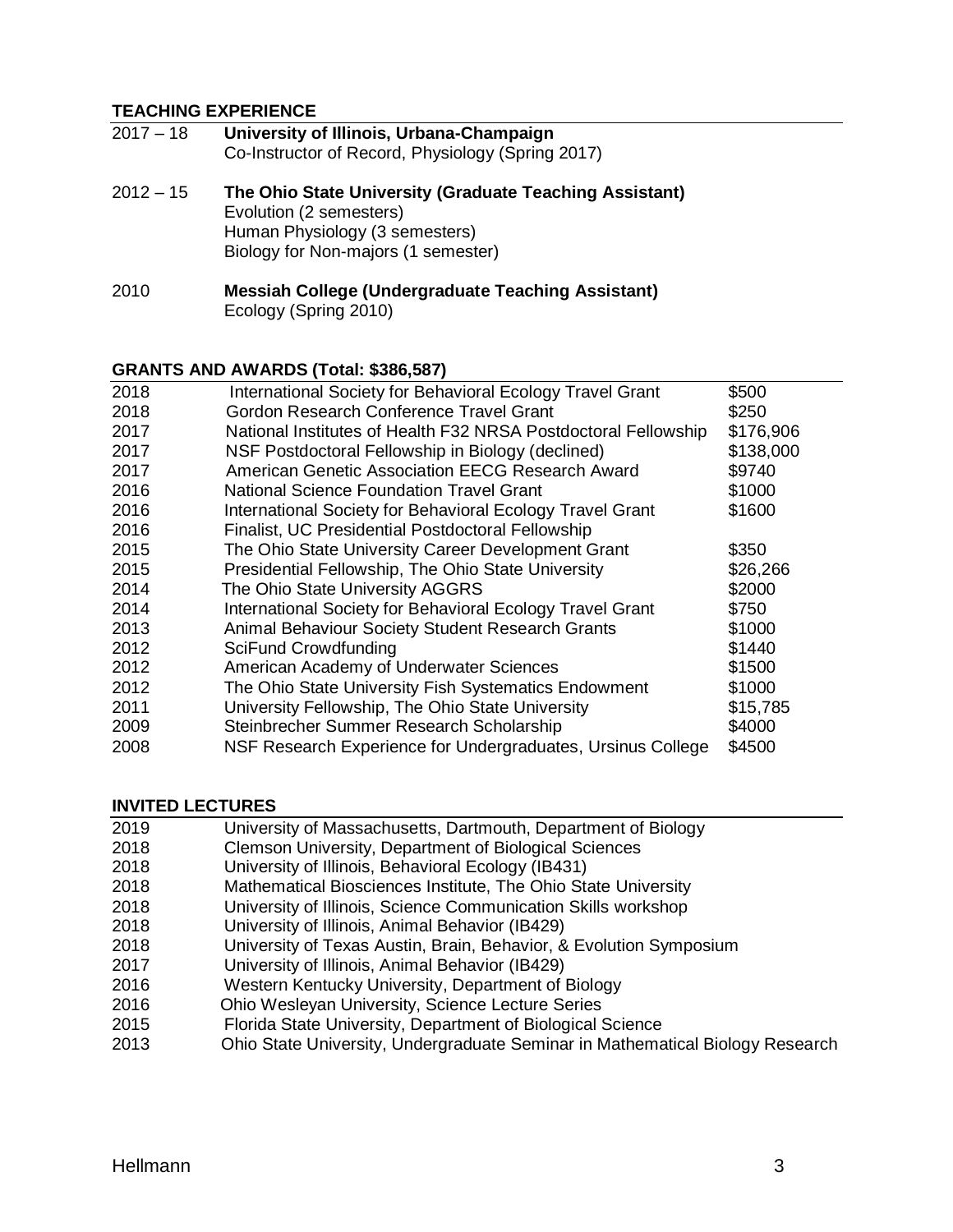# **PROFESSIONAL PRESENTATIONS (\*presenter, ^ mentored student)**

| 2019 | Hellmann, JK <sup>*</sup> Bell AM. Evolution Evolving.                               |
|------|--------------------------------------------------------------------------------------|
| 2018 | Hellmann, JK*, Bell AM. International Society for Behavioral Ecology                 |
| 2018 | Kempfer, S <sup>*^</sup> Hellmann, JK UIUC Summer Research Forum                     |
| 2018 | Hellmann, JK*, Bell AM. Gordon Research Conf., Predator-Prey Interactions            |
| 2018 | Hellmann, JK*, Bell AM. Society of Integrative and Comparative Biology               |
| 2017 | Hellmann, JK*. UIUC Animal Biology colloquium                                        |
| 2017 | Kulinski, K <sup>*^</sup> Hellmann, JK UIUC Summer Research Forum                    |
| 2017 | Hellmann, JK. Allee Symposium, Animal Behaviour Society                              |
| 2017 | <b>Hellmann JK, Sabol AC*^ Society of Integrative and Comparative Biology</b>        |
| 2016 | Dellinger, M <sup>*^</sup> , Hellmann, JK UIUC Summer Research Forum                 |
| 2016 | <b>Hellmann JK*, Hamilton IM. International Society for Behavioral Ecology</b>       |
| 2016 | Sabol AC <sup>*</sup> ^, Hellmann JK Society of Integrative and Comparative Biology  |
| 2015 | Hellmann JK <sup>*</sup> Hamilton IM. Society of Integrative and Comparative Biology |
| 2015 | Hellmann JK* Hamilton IM. Animal Behavior Society                                    |
| 2015 | Hellmann JK* Hamilton IM. OSU EEOB Darwin Awards                                     |
| 2015 | Hellmann JK*. OSU Graduate student research forum                                    |
| 2014 | Hellmann JK*Hamilton IM. International Society for Behavioral Ecology                |
| 2014 | Hellmann JK <sup>*</sup> Olson A. Santa Fe Institute CSSS Final Proceedings          |
| 2014 | Scholtes NK*Hellmann JK, Li L. Santa Fe Institute CSSS Final Proceedings             |
| 2014 | Ligocki IY*Hellmann JK International Society of Behavioral Ecology                   |
| 2014 | Ligocki IY* Hellmann JK Midwest Evolution and Ecology                                |
| 2014 | Hellmann JK*Hamilton IM. Midwest Evolution and Ecology                               |
| 2013 | Hellmann JK*, Hamilton IM. Animal Behaviour Society                                  |
| 2010 | Hellmann JK*, Erikson J. UMBC Undergraduate Research Symposium                       |
| 2010 | Hellmann JK*, Erikson J. Ecological Society of America                               |
|      |                                                                                      |

# **MENTORED STUDENTS (\*independent research project)**

| 2019    | Samantha Anderson, UIUC. Undergraduate researcher                  |
|---------|--------------------------------------------------------------------|
| 2019    | Andrew Shim, UIUC. Undergraduate researcher                        |
| 2019    | Cassandra Afseth, UIUC. Undergraduate researcher                   |
| 2018    | Caroline Caton, UIUC. Undergraduate researcher                     |
| 2018    | Shayne Kempfer*, UIUC. PRECS summer research program               |
| 2018    | Raiza Singh*, UIUC. Undergraduate researcher                       |
| 2017-18 | Christian Zielinski*, UIUC. Undergraduate researcher               |
| 2017-18 | Jack Deno*, UIUC. Undergraduate researcher                         |
| 2017-18 | Erin Hsiao*, UIUC. Undergraduate researcher                        |
| 2017-18 | Yangxue Ma*, UIUC. Undergraduate researcher                        |
| 2016-18 | Eunice Chen*, UIUC. Undergraduate researcher, Distinction project. |
| 2017    | Liam Masse, UIUC. Undergraduate researcher                         |
| 2017    | Kayla Kulinski*, UIUC. PRECS summer research program               |
| 2016    | Marion Dellinger*, UIUC. Merial Veterinary Scholars Program        |
| 2015-16 | Ryan Hudson, OSU. Undergraduate researcher                         |
| 2015-16 | Abby Pope, OSU. Undergraduate researcher                           |
| 2014-16 | Anne Sabol*, OSU. Undergraduate researcher                         |
| 2013    | Kelly Garvy*, OSU. Field assistant                                 |
|         |                                                                    |

# **WORKSHOPS**

| 2016 | High Performance Biological Computing RNAseq workshop |  |  |
|------|-------------------------------------------------------|--|--|
|      |                                                       |  |  |